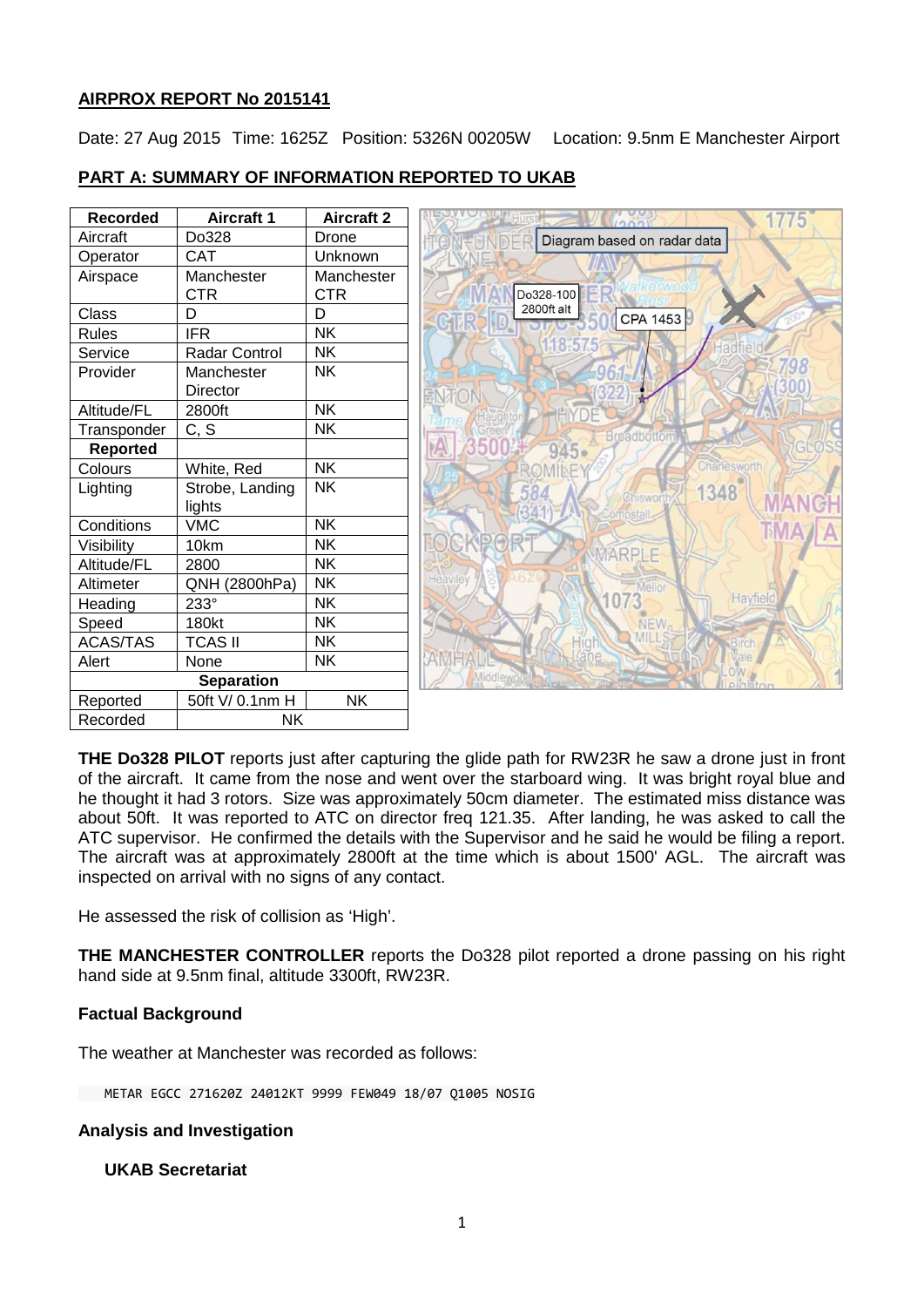The Air Navigation Order 2009 (as amended), Article [1](#page-1-0)38<sup>1</sup> states:

'A person must not recklessly or negligently cause or permit an aircraft to endanger any person or property.'

Article 166, paragraphs 2, 3 and 4 state:

'(2) The person in charge of a small unmanned aircraft may only fly the aircraft if reasonably satisfied that the flight can safely be made.

(3) The person in charge of a small unmanned aircraft must maintain direct, unaided visual contact with the aircraft sufficient to monitor its flight path in relation to other aircraft, persons, vehicles, vessels and structures for the purpose of avoiding collisions.'

(4) The person in charge of a small unmanned aircraft which has a mass of more than 7kg excluding its fuel but including any articles or equipment installed in or attached to the aircraft at the commencement of its flight must not fly the aircraft

(a) in Class A, C, D or E airspace unless the permission of the appropriate air traffic control unit has been obtained;

(b) within an aerodrome traffic zone; or

(c) at a height of more than 400 feet above the surface unless it is flying in airspace described in sub-paragraph (a) or (b) and in accordance with the requirements for that airspace.'

A CAA web site<sup>[2](#page-1-1)</sup> provides information and quidance associated with the operation of Unmanned Aircraft Systems (UASs) and Unmanned Aerial Vehicles (UAVs).

Additionally, the CAA has published a UAV Safety Notice<sup>[3](#page-1-2)</sup> which states the responsibilities for flying unmanned aircraft. This includes:

'You are responsible for avoiding collisions with other people or objects - including aircraft.

Do not fly your unmanned aircraft in any way that could endanger people or property.

It is illegal to fly your unmanned aircraft over a congested area (streets, towns and cities).

Also, stay well clear of airports and airfields'.

#### **Summary**

An Airprox was reported when a Do328 and a Drone flew into proximity at 1625Z on 27 August 2015. The Do328 was operating under IFR in VMC. The drone was being operated within Class D Airspace of the Manchester CTR without the permission of the ATCU; the Drone operator could not be traced.

### **PART B: SUMMARY OF THE BOARD'S DISCUSSIONS**

Information available consisted of reports from the pilot of the Do328 and the air traffic controller involved, radar photographs/video recordings.

The crew of the Do328 reported seeing the drone at 2800ft, having just captured the glide slope for Manchester. The Board noted that, as for all aviators, drone operators are fundamentally required to avoid collisions with all aircraft. More specifically, drone flight above 400ft is prohibited in Class D airspace without the permission of the appropriate air traffic control unit and therefore the drone operator was not entitled to operate in this location.

With the drone operating at levels of 2800ft the drone operator would certainly be operating on firstperson-view (FPV), for which regulation mandates that an additional person must be used as a

 $\overline{\phantom{a}}$ 

<span id="page-1-0"></span><sup>1</sup> Article 253 of the ANO details which Articles apply to small unmanned aircraft. Article 255 defines 'small unmanned aircraft'. The ANO is available to view at [http://www.legislation.gov.uk.](http://www.legislation.gov.uk/)<br><sup>2</sup> www.caa.co.uk/uas

<span id="page-1-1"></span>

<span id="page-1-2"></span><sup>3</sup> CAP 1202